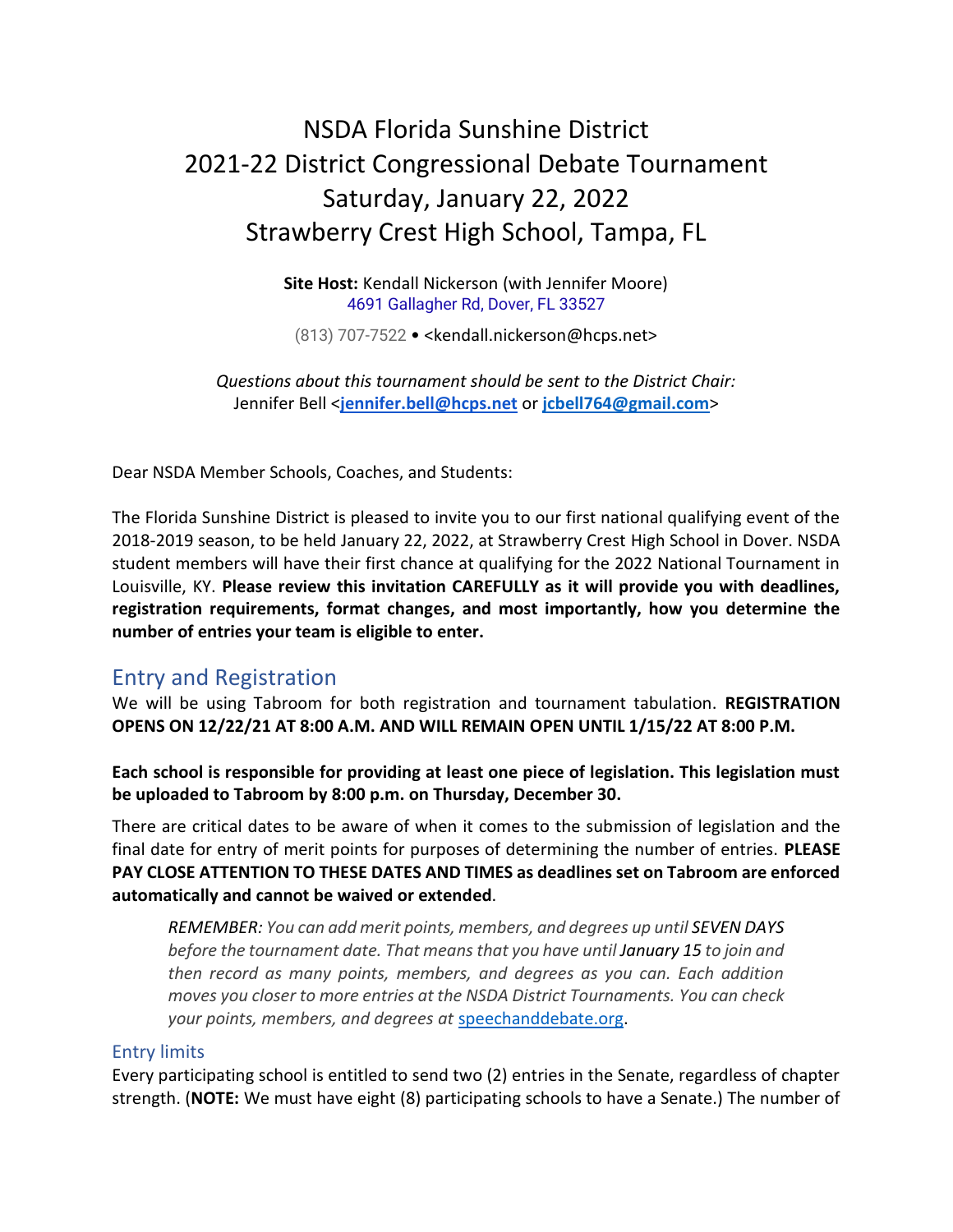House entries schools may submit is determined based upon members and degrees on record a week prior to the tournament. Schools with no qualifying seats are not listed below.

| <b>Members &amp; Degrees</b><br>(Strength) | <b>Entries in Entries in</b><br><b>Senate</b> | House |
|--------------------------------------------|-----------------------------------------------|-------|
| $1 - 20$                                   | 2                                             | 2     |
| 21-35                                      | 2                                             | 3     |
| 35-55                                      | 2                                             | 4     |
| 56-75                                      | 2                                             | 5     |
| 76-100                                     | $\overline{2}$                                | 6     |
| 101-150                                    | 2                                             | 7     |
| 151-200                                    | 2                                             | 8     |
| 201-250                                    | 2                                             | 9     |
| 251-300                                    | 2                                             | 10    |
| 301-350                                    | 2                                             | 11    |
| 351-400                                    | 2                                             | 12    |
| $\geq 401$                                 | 2                                             | 13    |

| <b>School</b>             | <b>House Seats</b> | <b>Senate Seats</b>      |
|---------------------------|--------------------|--------------------------|
| Academy of the Holy Names | 3                  | 2                        |
| <b>Baker School</b>       | $\overline{2}$     | $\overline{2}$           |
| <b>Berkeley Prep</b>      | 3                  | 2                        |
| Canterbury School         | $\overline{2}$     | $\overline{\mathcal{L}}$ |
| Carrollwood Day School    | 3                  | $\overline{2}$           |
| <b>Gulf Breeze</b>        | $\overline{2}$     | $\overline{2}$           |
| Hillsborough              | $\overline{2}$     | $\mathfrak{p}$           |
| Jesuit                    | 3                  | $\overline{2}$           |
| King                      | 5                  | 2                        |
| Middleton                 | $\overline{2}$     | $\overline{2}$           |
| Newsome                   | 4                  | $\overline{2}$           |
| Niceville                 | 3                  | $\overline{2}$           |
| Osceola                   | $\overline{2}$     | $\overline{\mathcal{L}}$ |
| Palm Harbor               | 3                  | $\overline{2}$           |
| PineView                  | 6                  | $\overline{2}$           |
| Sarasota                  | 4                  | $\overline{2}$           |
| <b>Sickles</b>            | 3                  | $\overline{2}$           |
| South Walton              | $\overline{2}$     | $\overline{2}$           |
| Southeast                 | 5                  | 2                        |
| St. Pete                  | $\overline{2}$     | 2                        |
| <b>Strawberry Crest</b>   | 5                  | $\overline{2}$           |
| Wharton                   | 3                  | $\overline{2}$           |

#### **Current list of Qualifying House Seats (per NSDA):**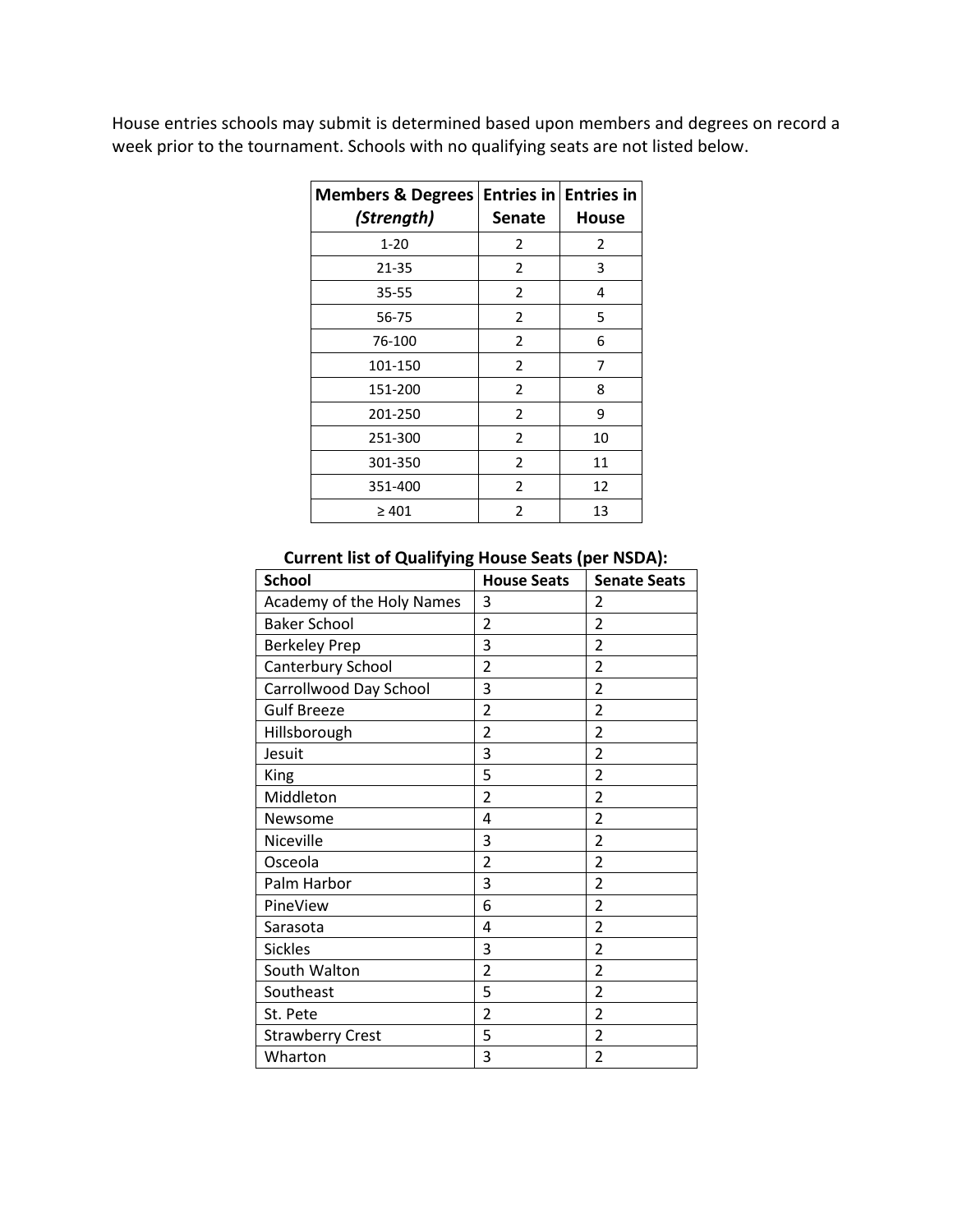# Distribution of Entries

Schools are allowed to enter two, one, or no competitors in the Senate. These seats are EXCLUSIVE to the Senate; You **may not** seat one Senator and then use the other Senate slot for a House entry. When seating students in the Houses, coaches must equally divide the competitors between the Houses.

Please specify how students in the House are to be split into **two (2) chambers**. The District Committee will then randomly assign the coaches' preferred groupings to the number of chambers required in order to guarantee equal distribution.

## Judge Requirements

The District Committee requests that schools supply one (1) **TRAINED** Congress judge for every **five (5)** entries. We cannot run the tournament without judges. Judges' names should be provided with your registration. **If you are a coach, PLEASE DO NOT COUNT YOURSELF AS A JUDGE. We use coaches as Parliamentarians, tab Staff, and for other official functions as part of the tournament.**

## Legislation

Participating schools are expected to submit **at least two (2)** pieces of legislation for the qualifying chambers and should offer more legislation if they have entries in the non-qualifying chambers. **The legislation deadline is December 30 at 8:00 p.m.** Please designate each item as intended for the Senate or the House.

All legislation must be submitted in NSDA format (available at **[speechanddebate.org](https://www.speechanddebate.org/)**; the current FGCCFL templates are also acceptable) and be the original work of participating students. **Legislation that is incorrectly formatted or unsuitable for district-level debate WILL NOT be considered.**

#### **All legislation should be uploaded to Tabroom.**

**COACHES ONLY may email items to Josh Schneider for advance review at [<josh@fgccfl.net>](mailto:josh@fgccfl.net). Please include** [NSDA] **in the subject line and allow 48 hours for a response.**

# Tournament Schedule

This tournament will operate under the District Congressional Debate rules in the current *NSDA Unified Manual*, which requires a minimum of ten minutes per participant per session. Session time includes floor debate, voting, preliminary business, and special orders but **does not** include recesses. Our schedule allows chambers to take a brief recess in each session.

Because we are running concurrently with an FGCCFL tournament, we will be running on the same schedule, though there may be some variation based on the number of Congress participants listed above.